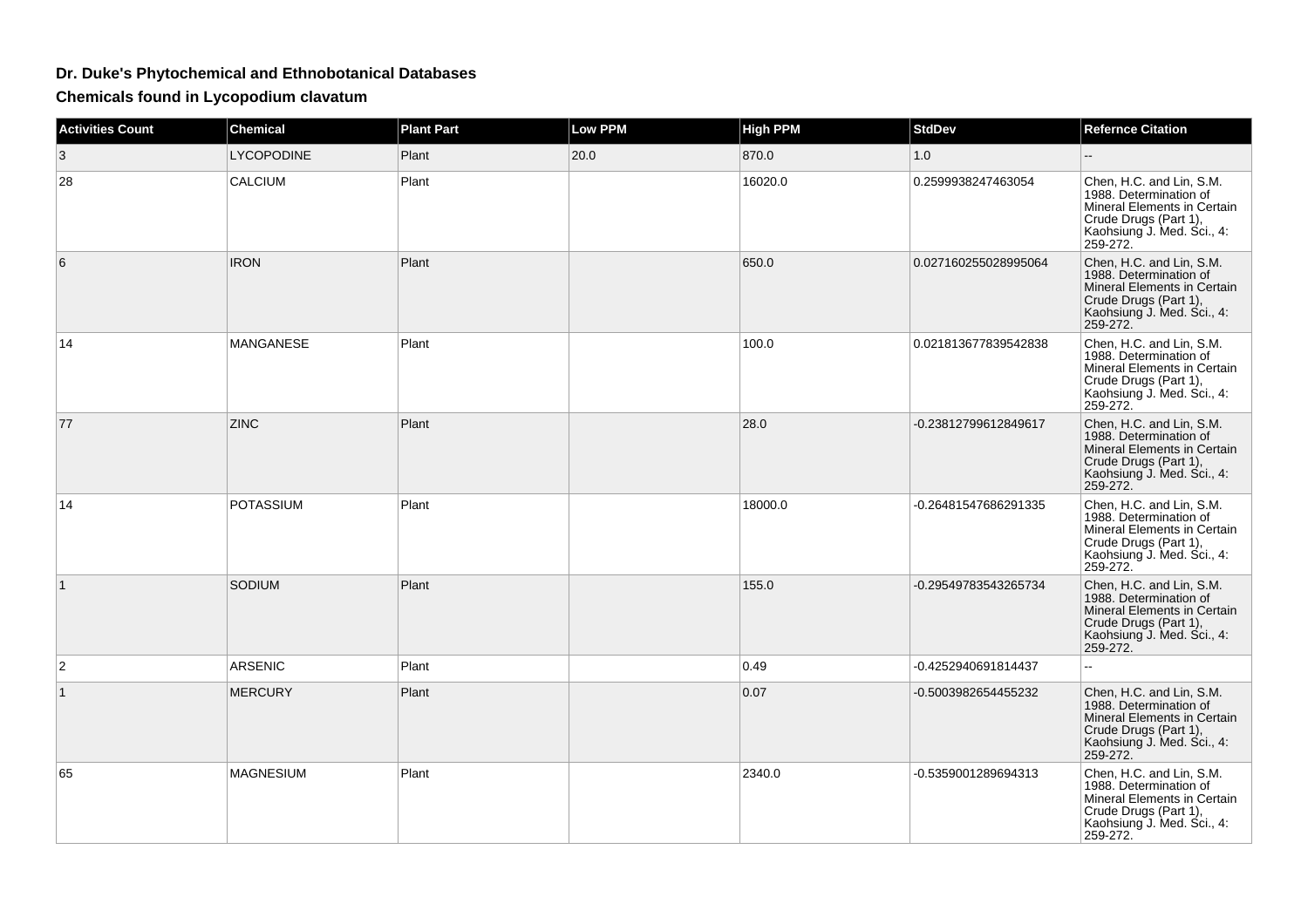| Activities Count | <b>Chemical</b>      | <b>Plant Part</b> | <b>Low PPM</b> | <b>High PPM</b> | <b>StdDev</b>      | <b>Refernce Citation</b>                                                                                                                                                                                              |
|------------------|----------------------|-------------------|----------------|-----------------|--------------------|-----------------------------------------------------------------------------------------------------------------------------------------------------------------------------------------------------------------------|
| 12               | <b>COPPER</b>        | Plant             |                | 8.0             | -0.666293583807107 | Chen, H.C. and Lin, S.M.<br>1988. Determination of<br>Mineral Elements in Certain<br>Crude Drugs (Part 1),<br>Kaohsiung J. Med. Sci., 4:<br>259-272.                                                                  |
| 101              | <b>APIGENIN</b>      | Plant             |                |                 |                    | Williamson, E. M. and Evans,<br>F. J., Potter's New<br>Cyclopaedia of Botanical<br>Drugs and Preparations,<br>Revised Ed., Saffron Walden,<br>the C. W. Daniel Co., Ltd.,<br>Essex UK, 362 pp, 1988,<br>reprint 1989. |
| 24               | <b>VANILLIC-ACID</b> | Plant             |                |                 |                    | <b>Chemical Constituents of</b><br>Oriental Herbs (3 diff. books)                                                                                                                                                     |
| 3                | <b>ALANINE</b>       | Pollen Or Spore   |                |                 |                    | ANON. 1948-1976. The<br>Wealth of India raw materials.<br>Publications and Information<br>Directorate, CSIR, New Delhi.<br>11 volumes.                                                                                |
| 3                | <b>VALINE</b>        | Pollen Or Spore   |                |                 |                    | ANON. 1948-1976. The<br>Wealth of India raw materials.<br>Publications and Information<br>Directorate, CSIR, New Delhi.<br>11 volumes.                                                                                |
| 27               | LINOLEIC-ACID        | Pollen Or Spore   |                |                 |                    |                                                                                                                                                                                                                       |
| $\overline{7}$   | <b>HISTIDINE</b>     | Pollen Or Spore   |                |                 |                    | ANON. 1948-1976. The<br>Wealth of India raw materials.<br>Publications and Information<br>Directorate, CSIR, New Delhi.<br>11 volumes.                                                                                |
| 14               | <b>SUCROSE</b>       | Plant             |                |                 |                    | $\overline{a}$                                                                                                                                                                                                        |
| 13               | PALMITIC-ACID        | Pollen Or Spore   |                |                 |                    |                                                                                                                                                                                                                       |
| 61               | <b>FERULIC-ACID</b>  | Plant             |                |                 |                    | $\overline{a}$                                                                                                                                                                                                        |
| $\mathbf{1}$     | <b>CHOLESTEROL</b>   | Plant             |                |                 |                    |                                                                                                                                                                                                                       |
| 18               | OLEIC-ACID           | Pollen Or Spore   | 165000.0       | 300000.0        |                    | ANON. 1948-1976. The<br>Wealth of India raw materials.<br>Publications and Information<br>Directorate, CSIR, New Delhi.<br>11 volumes.                                                                                |
| 2                | <b>PHYTOSTEROLS</b>  | Pollen Or Spore   |                |                 |                    | Hutchings, A, Scott, AH,<br>Lewis, G, and Cunningham,<br>A. 1996. Zulu<br>Medicinal Plants. An<br>inventory. University of Natal<br>Press, Pietermaritzburg. 450<br>pp.                                               |